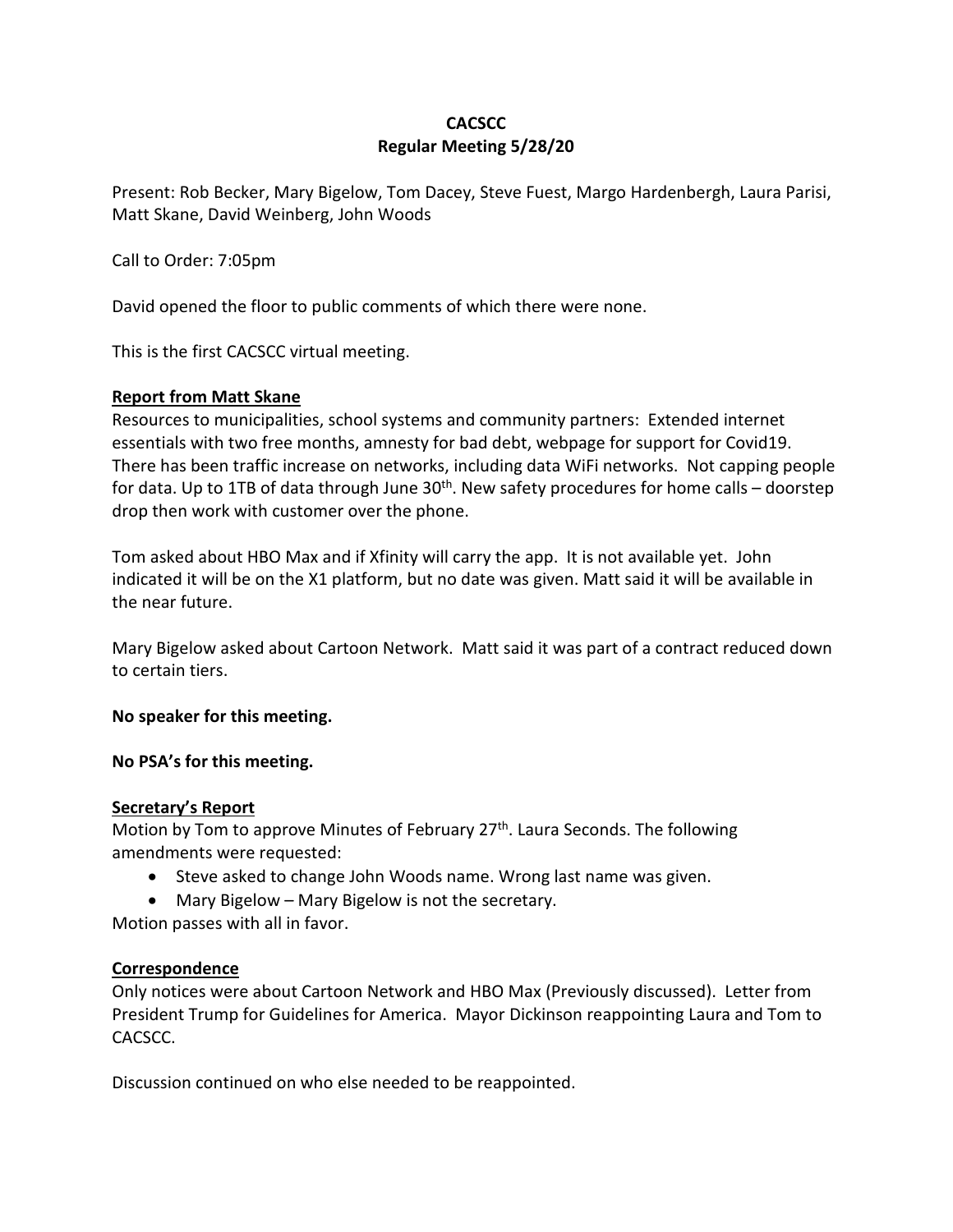## **Presidents Report**

David discussed subcommittee appointed to look at Wallingford insurance issue. David reviewed the financial history.

Recommendations: Give a subsidy for the year missed (\$300). Going forward we can continue to offer the subsidy or we stop the subsidy and find another mutually beneficial way to allocate the funds.

Discussion on current policy.

Guilford and North Haven still owe \$285 for their policy.

Motion made by Steven to pay Wallingford \$300 for last year's subsidy, John Seconds. Motion passes with all in favor.

Tom to send the check. There has been some correspondence from Wallingford to CACSCC members. David to email Wallingford as to decision on the subsidy.

## **Treasurer's Report**

Tom gave the Treasurers report.

#### **Unfinished Business**

No Frontier council report as they did not meet. PURA Report needed from all entities except East Haven and Wallingford sent a link.

Annual meeting coming up in June. Supposed to be hosted in Branford. Many agreed to do this meeting via Zoom. Branford will host the meeting. The meeting is set for June 25<sup>th</sup>.

Nominating committee is needed to determine slate of officers. Steve volunteered to be chair of the committee.

Tom to look into what we will do with insurance for next year. Discussion followed.

Budget committee is needed. Discussion followed. Tom, Rob and Laura are on the committee.

David asked Branford if they have a speaker lined up. Margot and David to look into possibilities.

#### **Town reports**

Wallingford: None.